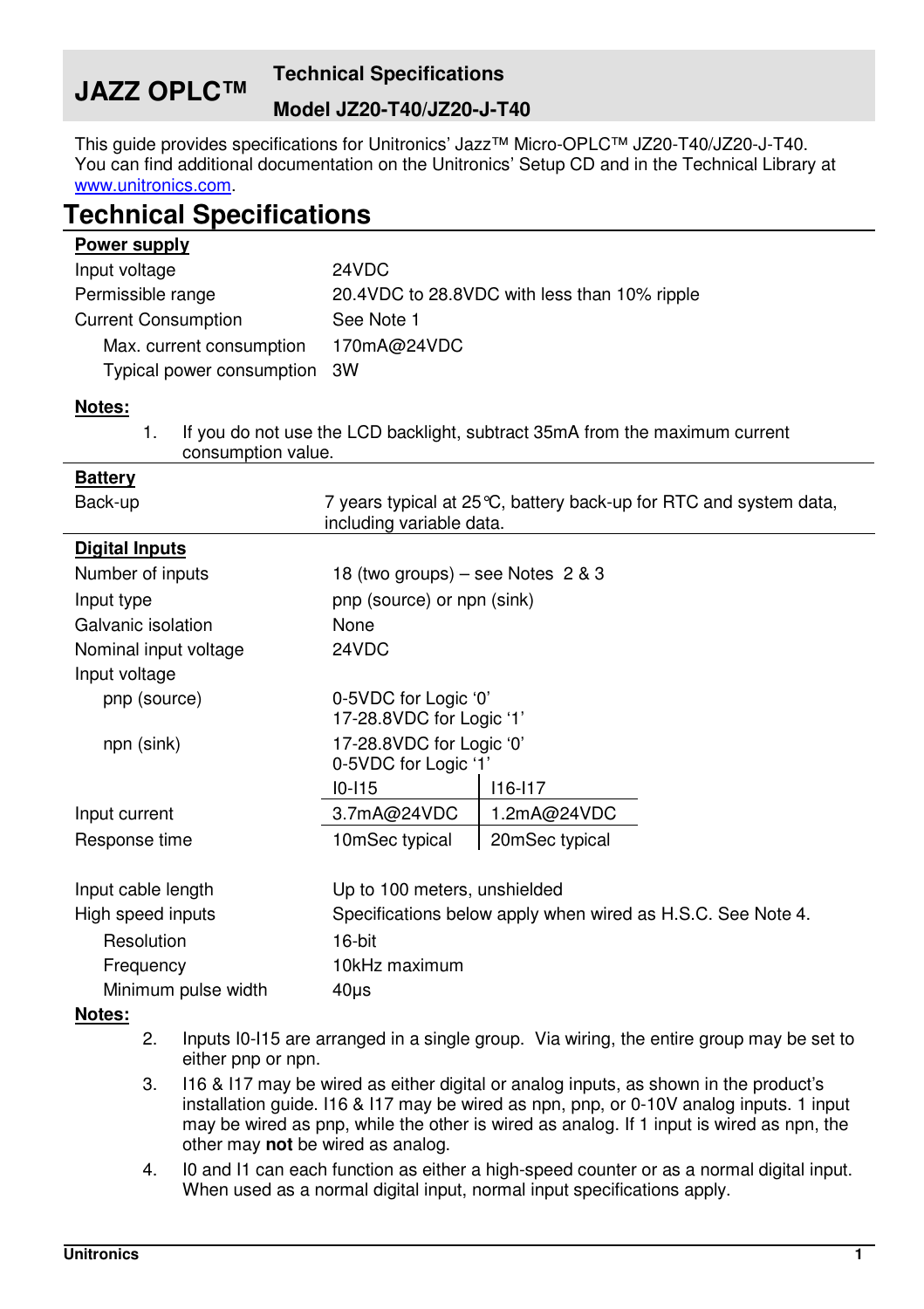| <b>Digital Outputs</b>   |                                                                                             |  |
|--------------------------|---------------------------------------------------------------------------------------------|--|
| Number of outputs        | 20 pnp (source) (in two groups) – See Note 5                                                |  |
| Output type              | P-MOSFET (open drain)                                                                       |  |
| <b>Isolation</b>         | None                                                                                        |  |
| Output current           | 0.5A maximum per output, total maximum for each group: 4A.                                  |  |
| Maximum frequency        | 50Hz (resistive load)<br>0.5Hz (inductive load)                                             |  |
| Short circuit protection | Yes                                                                                         |  |
| Short circuit indication | Yes, by software                                                                            |  |
| On voltage drop          | 0.5VDC maximum                                                                              |  |
| Power supply for outputs |                                                                                             |  |
| Operating voltage        | 20.4 to 28.8VDC                                                                             |  |
| Nominal voltage          | 24VDC                                                                                       |  |
| Notes:                   |                                                                                             |  |
| 5.                       | Outputs O0-O11 share a common power signal.<br>Outputs O12-O19 share a common power signal. |  |

All outputs share a common 0V signal.

## **Analog Inputs**

| Number of inputs       | 4, according to wiring as described above in Note 3                                                        |                                                                                                                                                                                                                          |  |
|------------------------|------------------------------------------------------------------------------------------------------------|--------------------------------------------------------------------------------------------------------------------------------------------------------------------------------------------------------------------------|--|
|                        | ANO and AN1                                                                                                | AN2 and AN3                                                                                                                                                                                                              |  |
| Input range            | 0-20mA, 4-20mA                                                                                             | $0-10VDC$                                                                                                                                                                                                                |  |
| Input impedance        | $154\Omega$                                                                                                | $20K\Omega$                                                                                                                                                                                                              |  |
| Maximum input rating   | 30 <sub>m</sub> A                                                                                          | 28.8V                                                                                                                                                                                                                    |  |
| Galvanic isolation     | None                                                                                                       |                                                                                                                                                                                                                          |  |
| Conversion method      | Succesive approximation                                                                                    |                                                                                                                                                                                                                          |  |
| Resolution             | 10 or 12-bit (0 to 4095) (Via Software)                                                                    |                                                                                                                                                                                                                          |  |
| Conversion time        | All analog inputs are updated every 8 PLC scans, regardless of how<br>many inputs are actually configured. |                                                                                                                                                                                                                          |  |
| Precision              | $+2%$                                                                                                      |                                                                                                                                                                                                                          |  |
| Status indication      | value will be 4096.                                                                                        | Yes – if an analog input deviates above the permissible range, its                                                                                                                                                       |  |
| Input cable length     | Up to 30 meters, shielded twisted pair                                                                     |                                                                                                                                                                                                                          |  |
| <b>Display</b>         |                                                                                                            |                                                                                                                                                                                                                          |  |
| Type                   | <b>STN LCD</b>                                                                                             |                                                                                                                                                                                                                          |  |
| Illumination backlight | LED, yellow-green, software controlled                                                                     | (LCD backlight; enables the display to be viewed in the dark)                                                                                                                                                            |  |
| Display size           | 2 lines, 16 characters long                                                                                |                                                                                                                                                                                                                          |  |
| Character size         | 5x8 matrix, 2.95x5.55mm                                                                                    |                                                                                                                                                                                                                          |  |
| <b>Keyboard</b>        |                                                                                                            |                                                                                                                                                                                                                          |  |
| Number of keys         |                                                                                                            | 16 keys, including 10 user-labeled keys                                                                                                                                                                                  |  |
| Key type               | Metal dome, sealed membrane switch                                                                         |                                                                                                                                                                                                                          |  |
| Slides                 |                                                                                                            | Slides are installed under the operating panel faceplate. They label<br>the keys and provide a logo picture. The unit is supplied with a set of<br>slides already installed. A blank set is available by separate order. |  |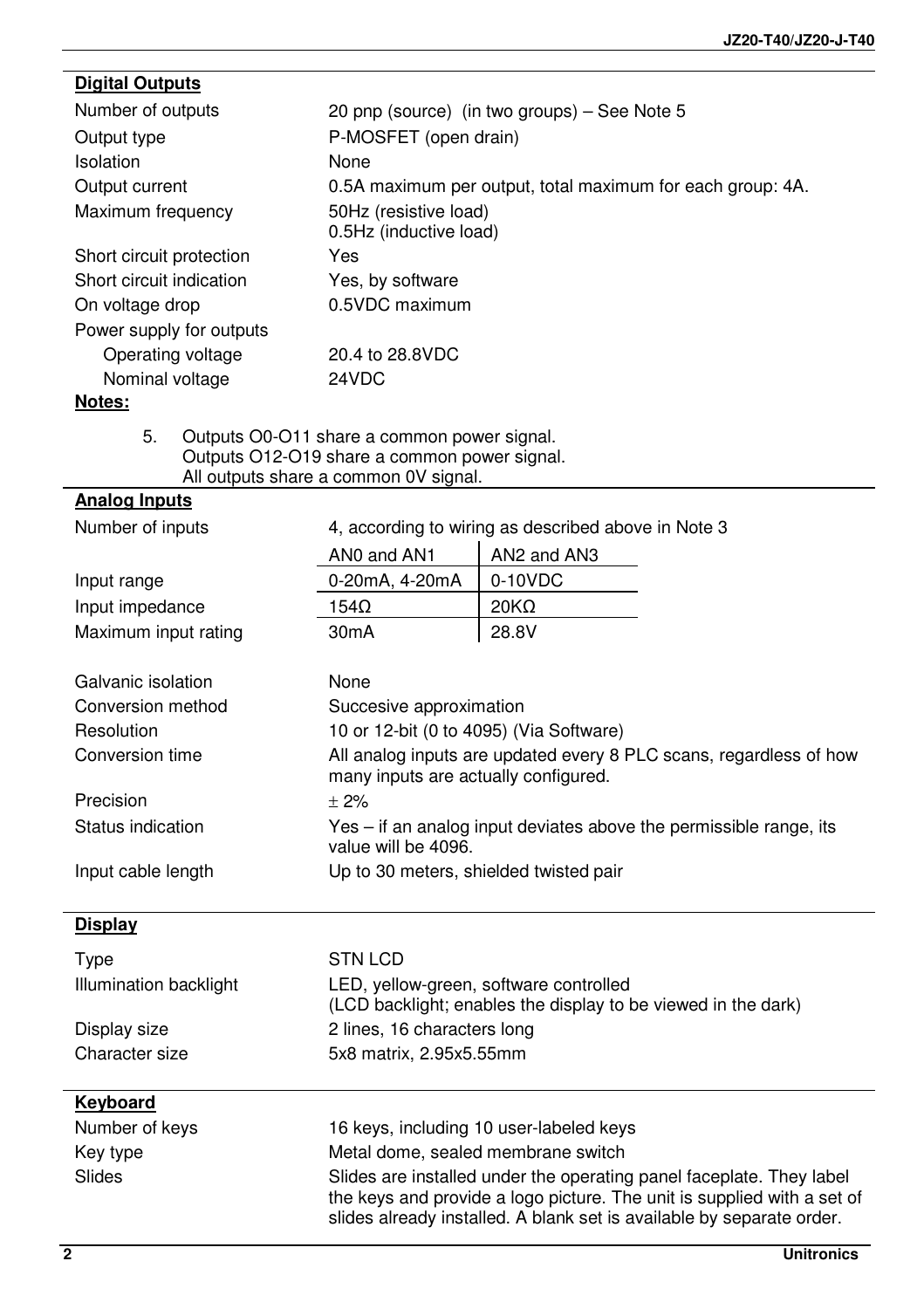| <b>Program</b>                         | See Note 6                                                                                                                       |
|----------------------------------------|----------------------------------------------------------------------------------------------------------------------------------|
| Ladder code memory                     | 48K (virtual)                                                                                                                    |
| Execution time                         | 1.5 $\mu$ Sec for bit operations (typical)                                                                                       |
| Memory bits (coils)                    | 256                                                                                                                              |
| Memory integers (registers),<br>16 bit | 256                                                                                                                              |
| Timers                                 | 64                                                                                                                               |
| HMI displays                           | 60 user-designed displays available                                                                                              |
| <b>HMI</b> variables                   | 64 HMI variables are available to conditionally display text and data.<br>List variables add up to 1.5K's worth of HMI capacity. |
| Communication                          | Via a built-in USB port or - Add-On module. See Note 6-9                                                                         |
| GSM-support                            | SMS messages to/from 6 phone GSM numbers, up to 1K of user-<br>designed messages. Supports Remote Access.                        |
| <b>MODBUS</b>                          | Supports MODBUS protocol, Master-Slave                                                                                           |
| Baud rate                              | According to add-on port module                                                                                                  |
| <b>USB</b>                             |                                                                                                                                  |
| Port type                              | Mini-B                                                                                                                           |
| Galvanic isolation                     | No.                                                                                                                              |
| Specification                          | USB 2.0 compliant; full speed                                                                                                    |
| Baud rate range                        | 300 to 115200 bps                                                                                                                |
| Cable                                  | USB 2.0 compliant; up to 3m                                                                                                      |
| Notes:                                 |                                                                                                                                  |

- 6. The JZ20 built-in USB port may be used for programming. Add-on Modules are available by separate order for communication and cloning. Note that the USB port and an Add-on module cannot be physically connected at the same time
- 7. Add-on module JZ-PRG, with 6-wires communication cable (supplied in PRG kit – see the JZ-PRG Installation Guide) can be used:
	- for programming - to connect a modem
- 8. Add-on module JZ-RS4 (RS232/485), with a standard 4-wire communication cable can be used:
	- for programming
	- to communicate with other devices (including modems/GSM)
	- for RS485 networking.
- 9. Add-on module MJ20-ET1 enables communication over 100 Mbit/s TCP/IP network:
	- Programming/data exchange with Unitronics software;
	- Data exchange via MODBUS TCP as Master or Slave.